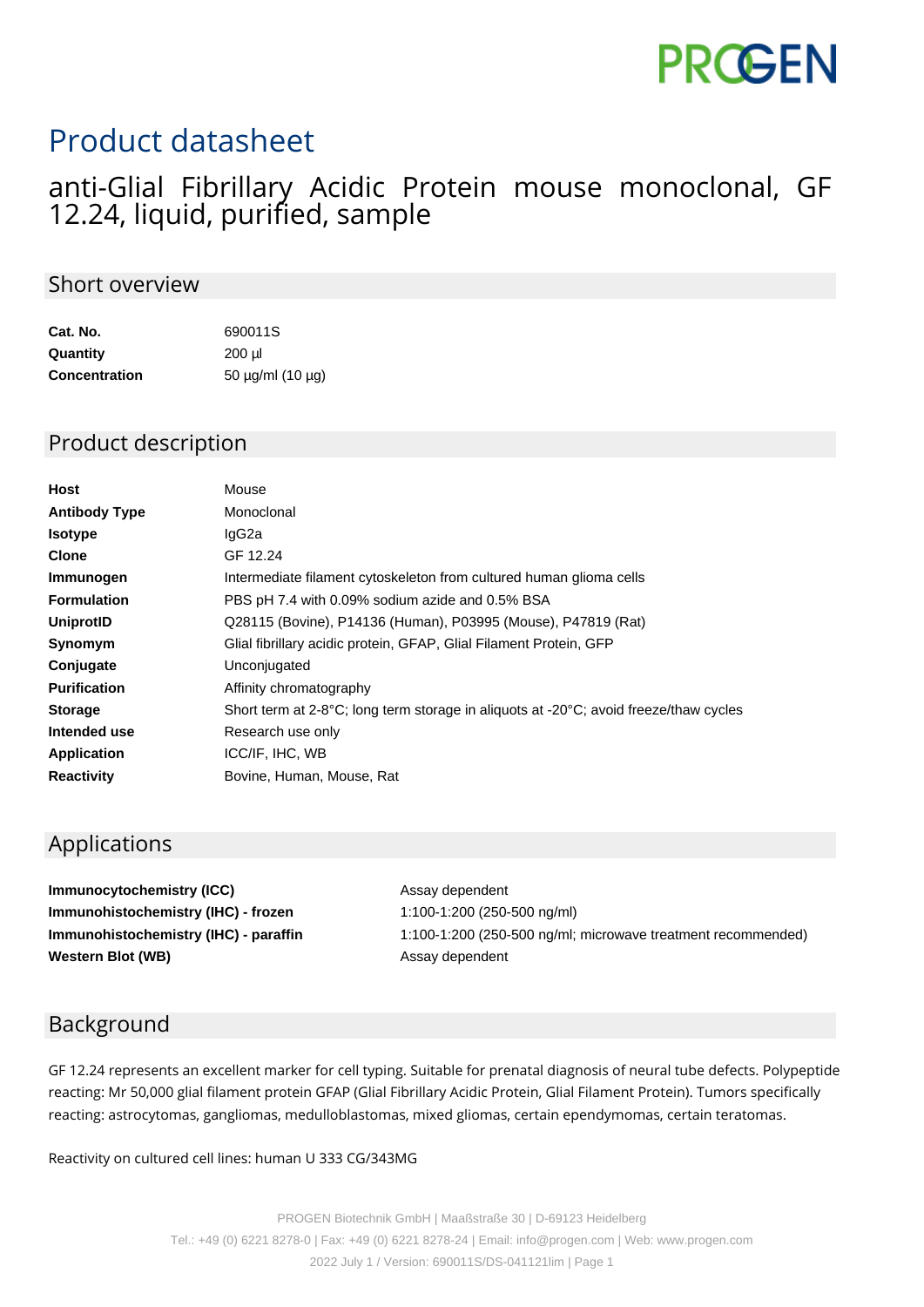#### Product images



IHC analysis of mous brain using anti-GFAP antibody. IHC was performed on formalin fixed paraffin embedded sections. The samples were deparaffinized with xylol and ethanol followed by heat induced antigen retrieval with 10 mM citrate buffer. After preparation the tissue was blocked with normal serum for 20 min at RT. The primary antibody anti-Glial Fibrillary Acidic Protein mouse monoclonal, GF 12.24 (Cat. No. 690011) was diluted in PBS (antibody concentration 250 ng/ml) and incubated at 4°C over-night. The secondary antibody ImmPRESS HRP anti-mouse IgG was incubated for 20 min at RT. Slides were incubated with DAB solution until a brown staining is visable and with Haemalaun for a few minutes. The 20x picture was acquired using microscopy (courtesy of J.Hess, University Hospital Heidelberg).



IHC analysis of rat brain using anti-GFAP antibody. IHC was performed on formalin fixed paraffin embedded sections. The samples were deparaffinized with xylol and ethanol followed by heat induced antigen retrieval with 10 mM citrate buffer. After preparation the tissue was blocked with normal serum for 20 min at RT. The primary antibody anti-Glial Fibrillary Acidic Protein mouse monoclonal, GF 12.24 (Cat. No. 690011) was diluted in PBS (antibody concentration 250 ng/ml) and incubated at 4°C over-night. The secondary antibody ImmPRESS HRP anti-mouse IgG was incubated for 20 min at RT. Slides were incubated with DAB solution until a brown staining is visable and with Haemalaun for a few minutes. The 20x picture was acquired using microscopy (courtesy of J.Hess, University Hospital Heidelberg).